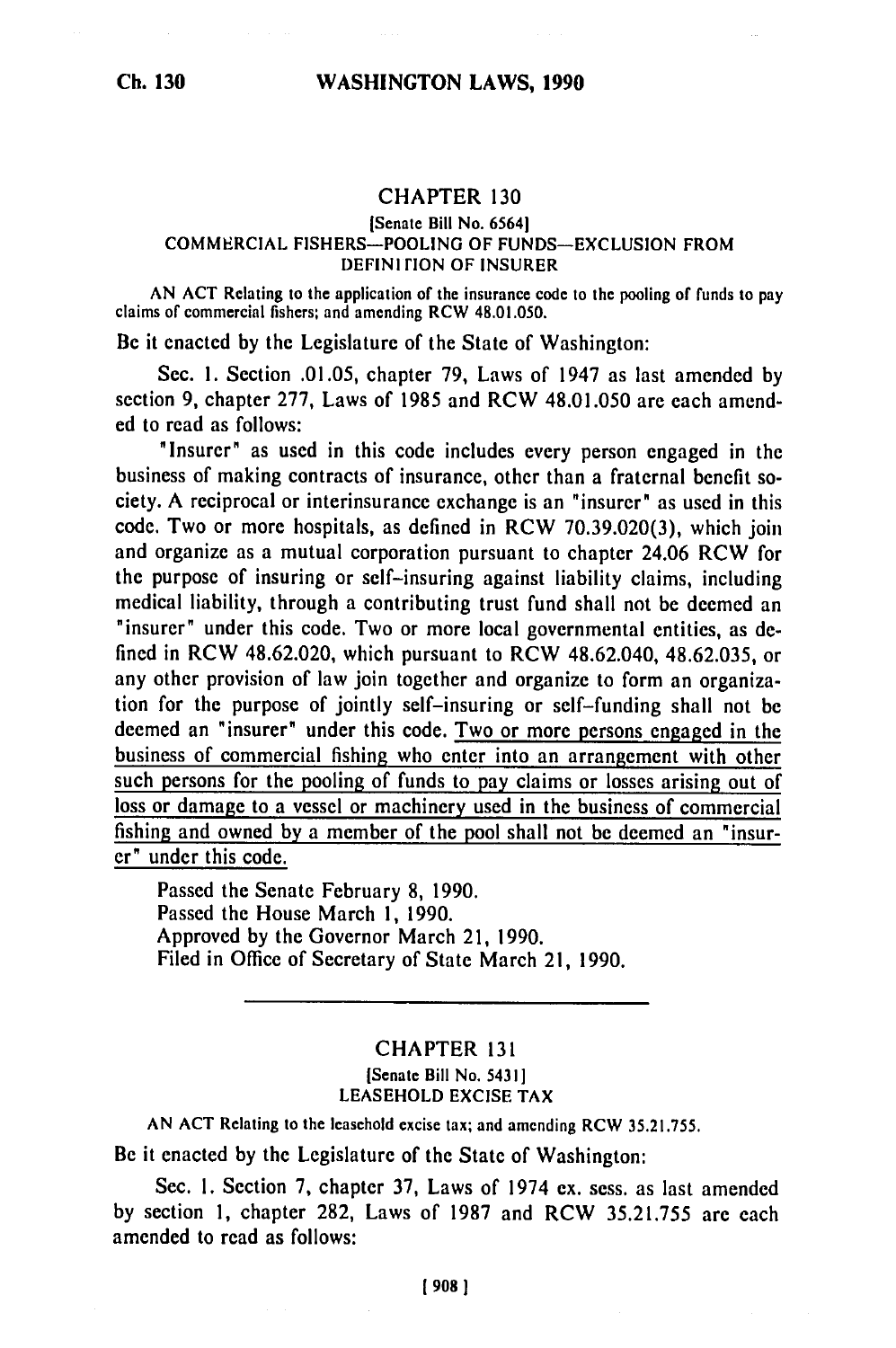**(1) A** public corporation, commission, or authority created pursuant to RCW **35.21.730** or **35.21.660** shall receive the same immunity or exemption from taxation as that of the city, town, or county creating the same: PRO-**VIDED,** That, except for (a) any property within a special review district established **by** ordinance prior to January **1, 1976,** or listed on or which is within a district listed on any federal or state register of historical sites or **(b)** any property owned or operated **by** a public corporation that is used primarily for low-income housing, any such public corporation, commission, or authority shall pay to the county treasurer an annual excise tax equal to the amounts which would be paid upon real property and personal property devoted to the purposes of such public corporation, commission, or authority were it in private ownership, and such real property and personal property is acquired and/or operated under RCW **35.21.730** through **35.21.755,** and the proceeds of such excise tax shall be allocated **by** the county treasurer to the various taxing authorities in which such property is situated, in the same manner as though the property were in private o vnership: PROVIDED FURTHER, That the provisions of chapter **82.29A** RCW shall not apply to property within a special review district established **by** ordinance prior to January **1, 1976,** or listed on or which is within a district listed on any **fed**eral or state register of historical sites and which is controlled **by** a public corporation, commission, or authority created pursuant to RCW **35.21.730** or **35.21.660,** which was in existence prior to January **1, ((+9-f6)) 1987: AND** PROVIDED FURTHER, That property within a special review district established **by** ordinance prior to January **1, 1976,** or property which is listed on any federal or state register of historical sites and controlled **by** a public corporation, commission, or authority created pursuant to RCW **35- .21.730** or **35.21.660,** which was in existence prior to January **1, 1976,** shall receive the same immunity or exemption from taxation as if such property had been within a district listed on any such federal or state register of historical sites as of January **1, 1976,** and controlled **by** a public corporation, commission, or authority created pursuant to RCW **35.21.730** or **35.21.660** which was in existence prior to January **1, 1976.**

(2) As used in this section:

(a) "Low-income" means a total annual income, adjusted for family size, not exceeding **fifty** percent of the area median income.

**(b)** 'Area median income" means:

(i) For an area within a standard metropolitan statistical area, the area median income reported **by** the United States department of housing and urban development for that standard metropolitan statistical area; or